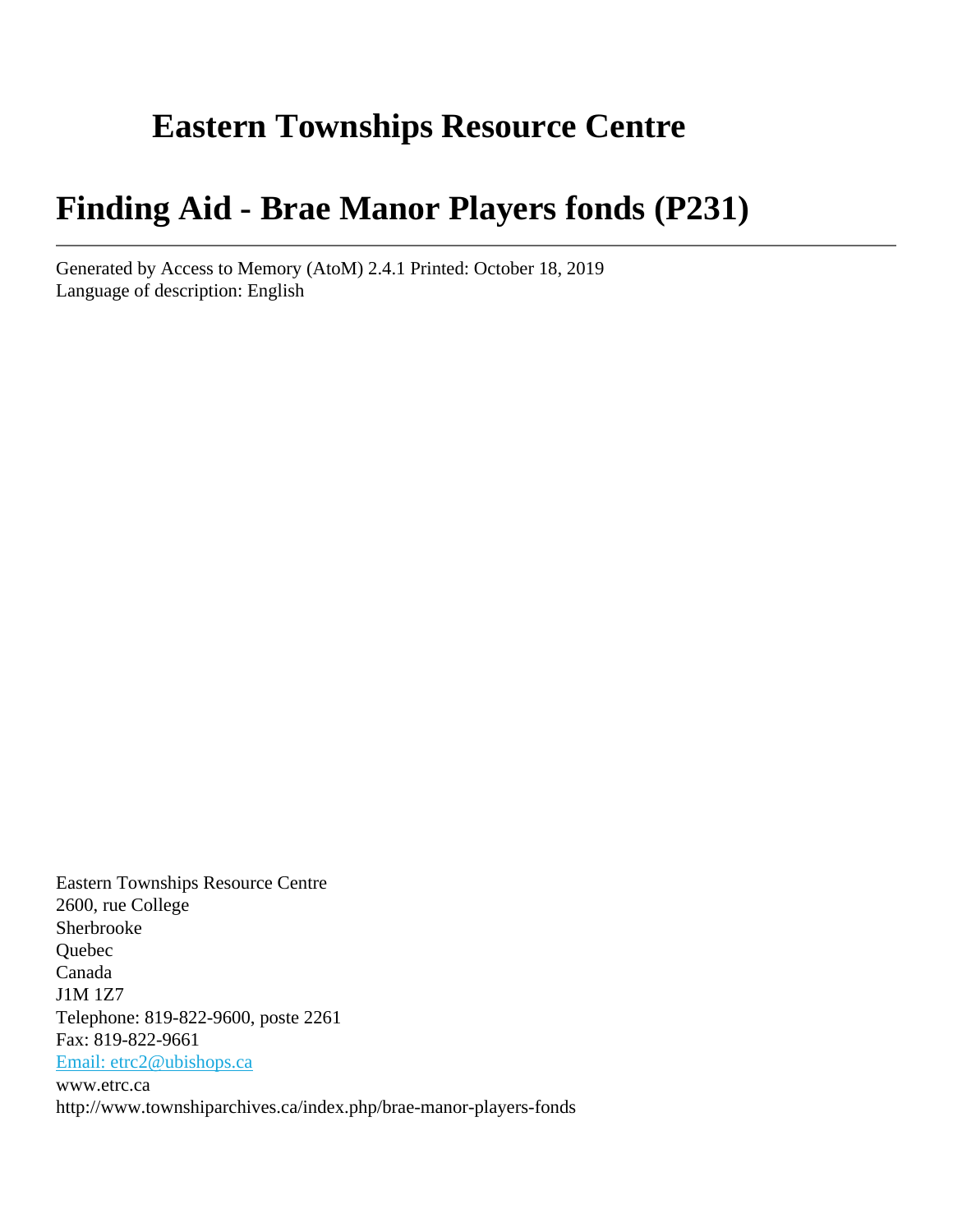# **Table of contents**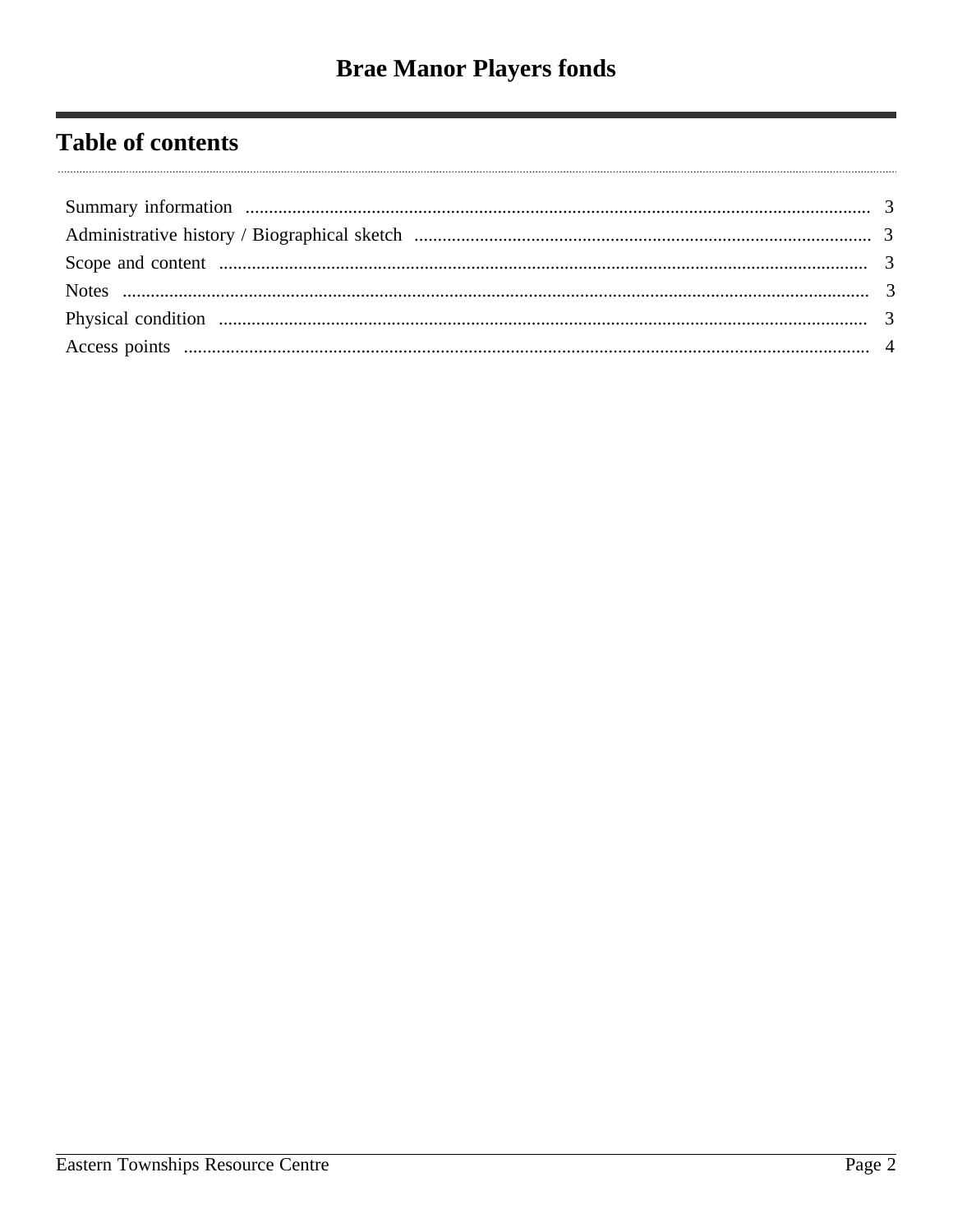| ı<br>۰. |  |  |
|---------|--|--|
|         |  |  |
|         |  |  |

| <b>Repository:</b>           | <b>Eastern Townships Resource Centre</b> |
|------------------------------|------------------------------------------|
| <b>Title:</b>                | <b>Brae Manor Players fonds</b>          |
| ID:                          | P <sub>2</sub> 31                        |
| Date:                        | 1939-1955 (date of creation)             |
| Language:                    | English                                  |
| <b>Physical description:</b> | 0.01 l.m. of textual records.            |

## <span id="page-2-0"></span>**Summary information**

## <span id="page-2-1"></span>**Administrative history / Biographical sketch**

#### **Note**

The Brae Manor Players was established under the direction of Filmore Sadler, director, in 1935. The theatre troupe often performed in Knowlton (at the Brae Manor) and in North Hatley. A void in theatrical productions was felt in the Townships after the Brae Manor Players ceased their activities. This lack was partially answered by the establishment of the Piggery Theatre in 1965.

### <span id="page-2-2"></span>**Scope and content**

The fonds contains primary source information on the theatre productions of the Brae Manor Players in Knowlton and North Hatley from 1939 to 1955. If consists of programmes.

### <span id="page-2-3"></span>**Notes**

#### **Title notes**

**<u>Source of title proper</u>**: Title based on contents of fonds.

#### <span id="page-2-4"></span>**Physical condition**

Good.

#### **Immediate source of acquisition**

The fonds was donated by Judy Ross in 2018.